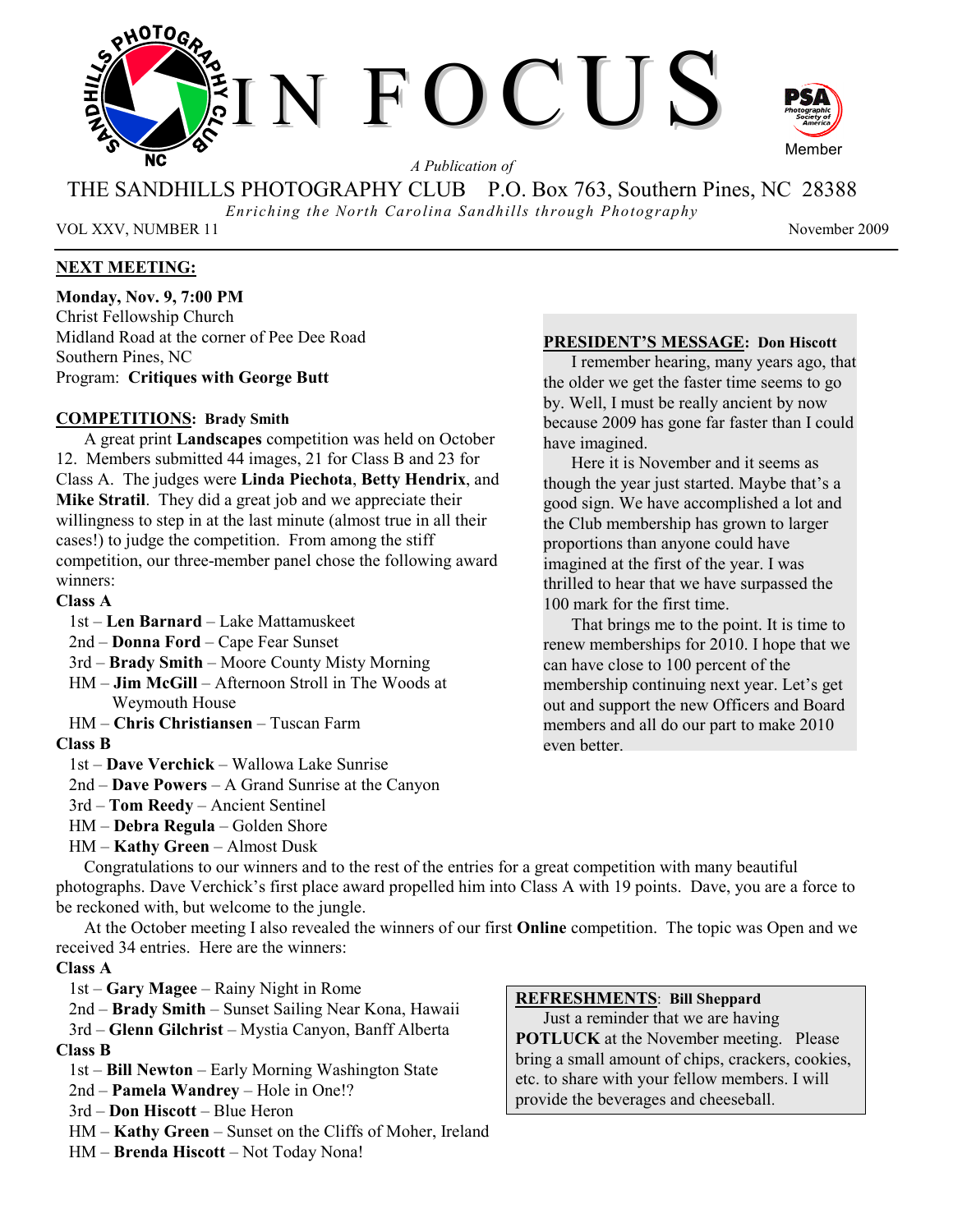These awards didn't count toward the award points like other competitions, but next year we will have another online competition and the winners of that one will count. I have left the images on the same website so you may still view them at the following address: www.sandhillsphotoclub.org/competitions. They will remain for an indefinite period of time.

## **Looking Ahead**

The first competition in February 2010 will be a **Digital** competition on the topic of **Macro**. Macro photography is the art of taking pictures of subjects close up. It can be of relatively large subjects such as a humming bird or of very small subjects such as the eyes of an insect. The picture could also be a small portion of a large object like the patterns of a piece of cloth or portion of a building. The key is getting up close for the photo. The standard rules of **2 Entries** taken in the last **3 Years** apply. Good luck, and…*HAPPY SNAPPING!* 

#### **PROGRAMS: Len Barnard**

**November 9:** "**Take A Second Look With George.**" I hope you have already submitted your entry for this exciting and enjoyable program, as the cut-off date was October 30.

**December 14:** This is the date for our Christmas dinner. It will be a Jolly Good time! See the attached menu and reservation form and make your reservations before November 30. *Table on the Green* needs an accurate count for the dinner and I need time to prepare the cards with your entrée selection so that the servers can server you your correct entrée. **Make your reservations!**

#### **EXHIBITIONS: Betty Hendrix**

Our next exhibition will be in **March 2010** at Sandhills Community College. The college has asked that our club participate in a joint show as part of the **Palustris Festival**. Denise Baker is organizing a show, which will team up photographs with the sister city in Ireland and us. She is putting together a prospectus and will be the one to jury what pieces will be included. This fall would be a great time to get out and take photos that could be possibilities for this show. Denise really liked the photos at the Weymouth Exhibit.

The photos may be from Moore County, but she is looking especially for a concentration of photos in and around Southern Pines, which is the official NC sister city. Denise plans that this will be a festive event with a very special reception for the public. Photos will be printed and matted, but not framed. They will be put in Crystal Clear Bags for the hanging. They will probably be limited to mats of two sizes: 11x14 or 16x20 outer dimensions so that we may provide just one or two bag sizes and purchase in bulk. There will be more details in a couple months.

Ireland will be shipping a box of their photos here for this event. When this show closes, their photos plus our photos will be shipped to Ireland for a similar show over there.

#### **MEMBERSHIP: Alison Earl**

As of the October meeting we are at 101 paid members, along with our 2 honorary members!

Our latest member is a returning member, **Drew Steidinger**. He considers himself to be a beginner-intermediate in photography and has a Canon 40D and Panasonic Luminix camera. His favorite subject is landscapes and he hopes to gain experience and ideas from his membership in SPC. Drew has been in this area for about 6 years, coming from Winchester, VA. We welcome Drew back!

We were delighted to see **Jim McGill** and his son at the meeting Monday, October 12<sup>th</sup>! He looked wonderful and seems to be moving quite well. We wish him ALL the best for his continued recovery. As I told his son: "seeing him in person was worth 1000 pictures!"

#### **WORKSHOPS: Bill Matthews**

Last workshop for 2009*: Sharpening Images in Photoshop* with Bob Biamonte; Saturday November 14, 10 am till Noon, Sandhills Community College, Van Dusen, V-106.

What does Photoshop do when it sharpens a photo? When I scan a photo should I sharpen it while scanning? What about sharpening in the digital camera? The answers to these questions and how to use Photoshop in different ways to sharpen photos will be covered in Bob's next workshop. We will learn about selective and global sharpening, using the high pass filter, and selective edge sharpening. This workshop will be using Elements 7 so it will be applicable to both Photoshop and Elements users. Bob will have a signup sheet again at the November meeting. The lab can seat 20 people.

#### *Looking Ahead to 2010*

Workshops currently in the planning stage for 2010 include macro photography, advanced composition and more on Lightroom. Additional suggestions for 2010 workshops are always appreciated. Please pass them on to Bill Matthews, 692-8254 or wmatth@embarqmail.com.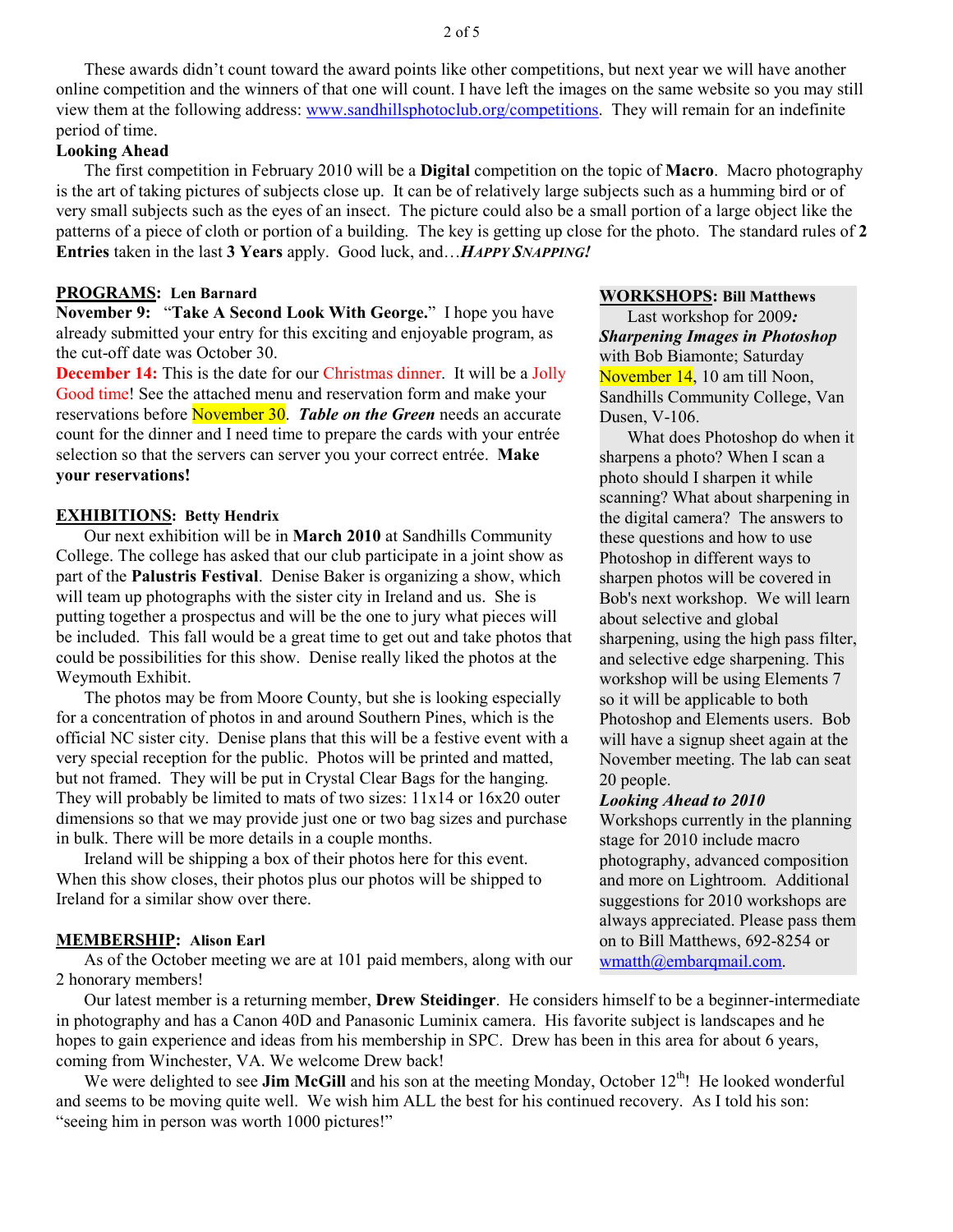

2010 Dues are right around the corner! For those of you that want to get a quick jump on them, please complete this form, and mail it to PO Box 763 in Southern Pines.

| It's Membership Renewal Time for 2010!!<br>2010 MEMBERSHIP COUPON FOR DUES:<br>Couple:<br>\$45.00<br>Single:<br>\$35.00<br>Sfudent:<br>\$20.00                                                                                                                                                                                                                                                                               |
|------------------------------------------------------------------------------------------------------------------------------------------------------------------------------------------------------------------------------------------------------------------------------------------------------------------------------------------------------------------------------------------------------------------------------|
| Name:                                                                                                                                                                                                                                                                                                                                                                                                                        |
| Address:                                                                                                                                                                                                                                                                                                                                                                                                                     |
| F-Mail:                                                                                                                                                                                                                                                                                                                                                                                                                      |
| Telephone:                                                                                                                                                                                                                                                                                                                                                                                                                   |
| Make checks payable to Sandhills Photography Club<br>and mail to: Sandhills Photography Club<br>Dave Verchick, Treasurer<br>P.O. Box 763<br>Southern Pines, NC 28388                                                                                                                                                                                                                                                         |
| The strength of an organization depends upon the<br>active support of its membership. Please indicate<br>your area of interest by checking one or more of the<br>following committees:<br><b>Christmas Party</b><br>Competitions<br><b>Exhibitions</b><br><b>Field Trips</b><br>Hospitality<br><b>Meeting Set-up</b><br>Membership<br><b>Newsletter</b><br>Programs<br><b>Publicity</b><br>Telephone<br>Website<br>Workshops |

#### **LIBRARY: Gisela Danielson**

You may borrow books and/or DVD/CDs. Place your order via email, gdanielson@nc.rr.com or call me, 673-0521. Your order will be ready for pick-up at the next SPC meeting and is due the following month.

Donations of gently used and **recent** photography related books and CD/DVDs are always appreciated.

#### *NEXT BOARD MEETING***:**

**Thursday, Nov. 12, 3:00 pm, Sandhills Community College Horticultural Gardens Visitor's Center.** 

**SPC WEBSITE:** www.sandhillsphotoclub.org



## **A LITTLE BIRDIE TOLD ME…**

Going somewhere? Anywhere! Take *Happy* along.

As soon as you know the dates of departure and return, call or email **June White** (692-6383) or **Jill Margeson** (673-1497) to get on the schedule. *Happy* has been to New Jersey, Florida, Hawaii, Montana, Maryland, Ireland, mountains of NC, and Oregon. He'd love to come along with you! *Happy* is pictured above with **Marilyn Owen** on the  $17<sup>th</sup>$  hole of Blue Knob in the Blue Ridge Mountains.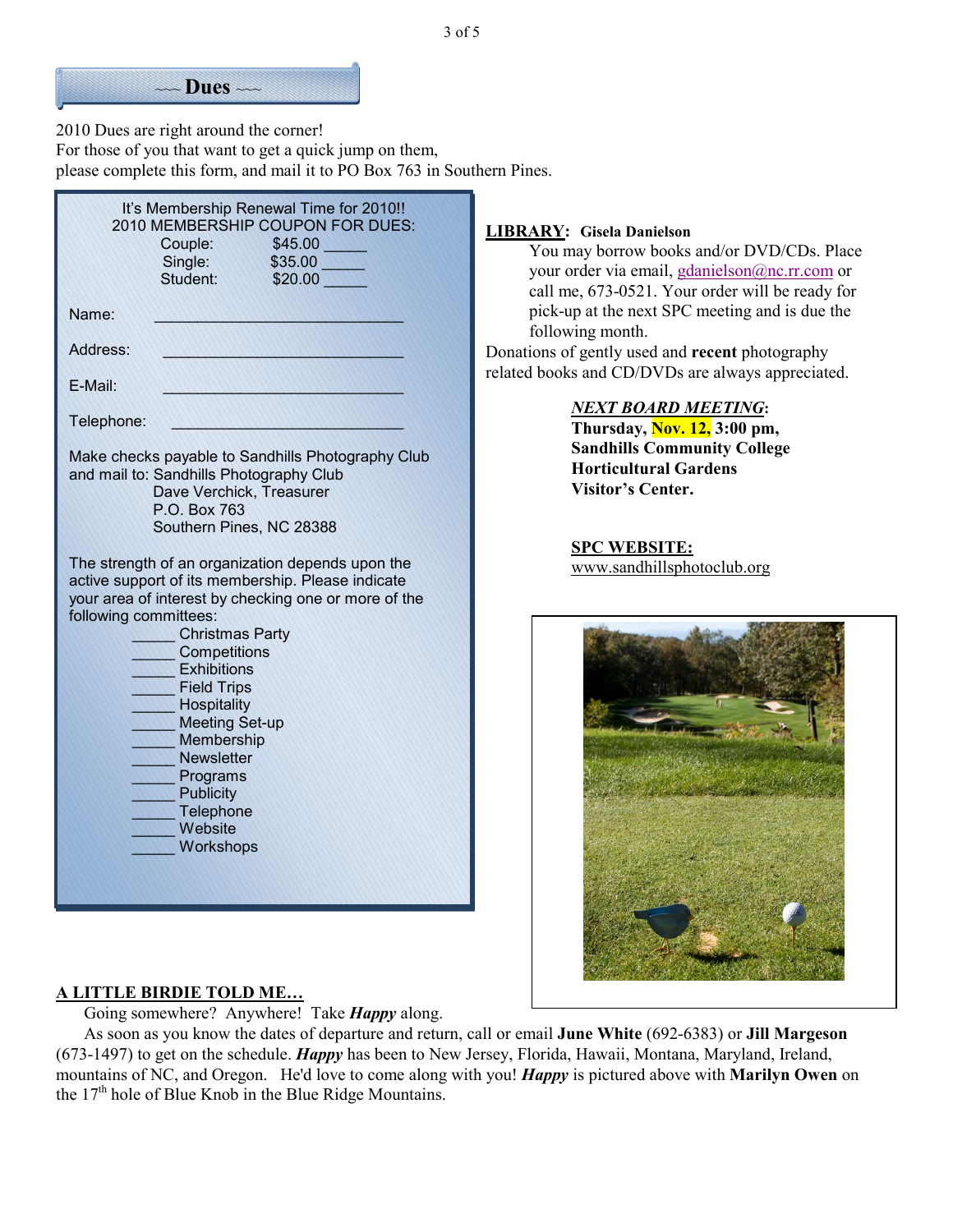## **MONTHLY FINANCIAL REPORT: Denis Smetana**

| <b>Monthly Financial Report Regular Account</b> |                                     |                          |  |
|-------------------------------------------------|-------------------------------------|--------------------------|--|
| Sept. 1, 2009                                   | <b>Starting balance</b><br>Expenses | \$5,079.01<br>$-$149.88$ |  |
|                                                 | Income                              | \$194.08                 |  |
| Sept. 30, 2009                                  | Final balance                       | \$5,123.21               |  |

 The expenses for September were for Weymouth House exhibition reception expenses, a book for the library and fourth quarter rent.

Income was from Christmas party reservations and interest on our checking account.

#### **Monthly Financial Report Projects Account**

 There was one expense charged to our projects account of \$113.17 for adapters to allow our projector to connect to any Apple computer. Our beginning balance was \$162.65 so our closing balance is \$49.48. The balance of the Total Club Bank Account (including the Projects Account) is \$5,172.69.

## **KUDOS to Kathy Green**

In mid-September, 12 photographers from various areas of North Carolina joined Vinny Collucci on a Glacier National Park field trip in Montana. Three members of the Sandhills Photography Club went on the outing, but Kathy came back the first place winner with the photo below. When you see Kathy, be sure to congratulate her.



Kathy also had a photo published in a recent issue of Woman's Day magazine. See it at this link: http://www.womansday.com/Articles/Family-Lifestyle/Holidays/10-Stunning-Pumpkin-Carvings.html

# **PHOTO EQUIPMENT CLASSIFIED**

*FOR SALE*: **Epson P-4000**, 80 GB Ext. multimedia storage drive/viewer with carrying bag, \$400, Contact Bill Newton at 692-7113 (home) or 692-2110 (office) or newtonw@mac.com.

*FOR SALE*: **Ballhead,** *Bogen/Manfrotto Model 3262QR* ballhead with integrated quick-release platform, and a mating camera mount platform. Condition is excellent. Asking \$55.00. Contact Jim Smith at smithjf@aol.com.

*FOR SALE*: **Mat Cutter, Logan Model 301-s** comes with two cutter heads, a bevel cutter and a straight edge cutter. Will accommodate up to 30-inch cuts. Included are extra blades, a DVD video instruction and a VHS instructional videotape. If needed, I will demonstrate how to use to a potential buyer. Asking \$50.00. Contact Jim Smith at smithjf@aol.com.

If you wish to buy or sell photo equipment, send your ad to **Ann Stephens** at astephens95@nc.rr.com. Ads run for two issues unless you request otherwise.